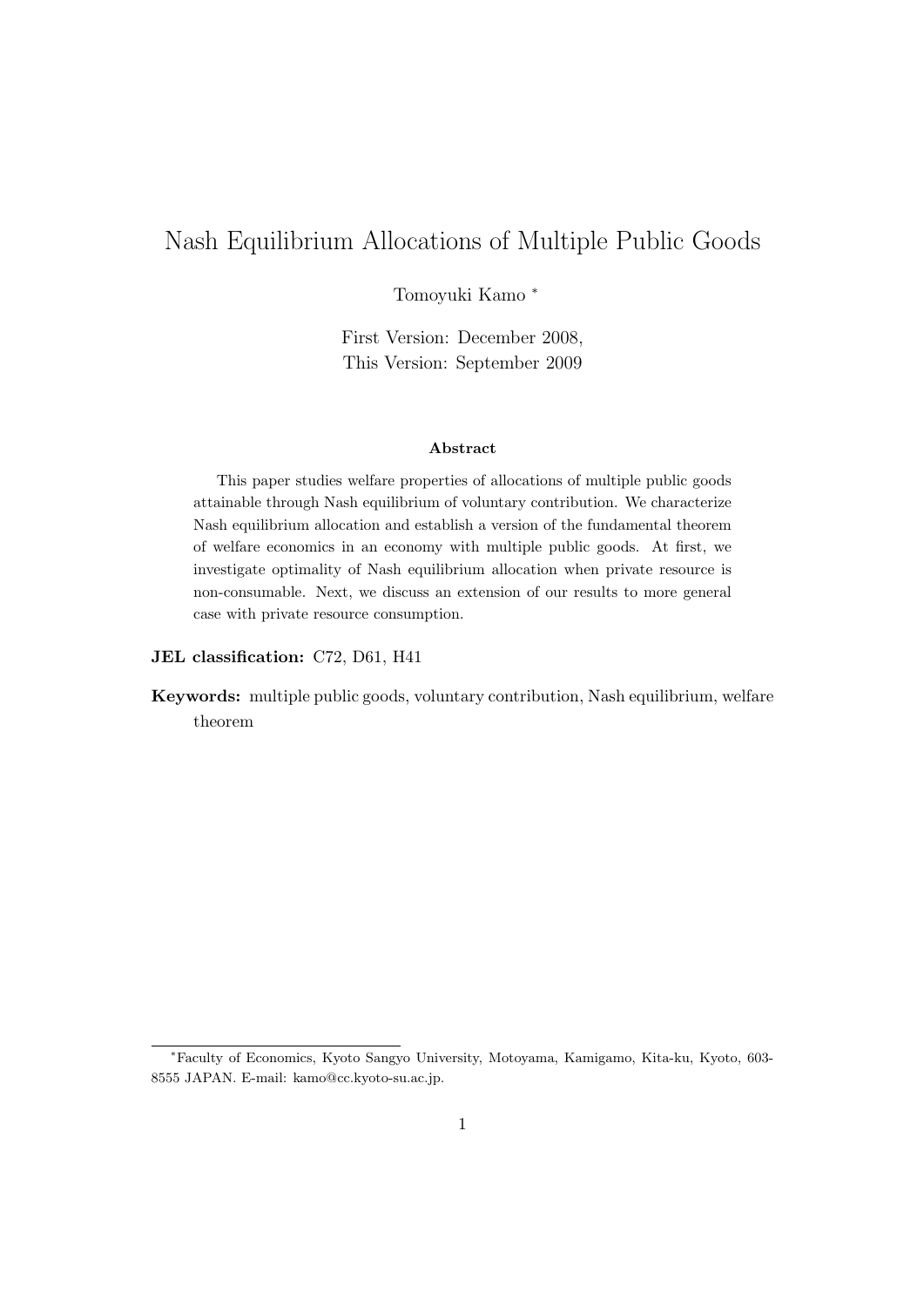# **1 Introduction**

Resource allocation in a public goods economy is central in public economics. When there are multiple public goods, the problem is quite complex. We have to examine how to allocate scarce resources not only between private consumption and public goods, but also among the public goods.

In this paper, we consider a resource allocation problem in an economy with multiple public goods. The allocation mechanism is simple voluntary contribution (private provision of resources). As a specific feature of our model, we assume private resources are non-consumable. This is because we focus on resource allocation among the public goods. If there is only one public good, then the problem is trivial: All agents contribute all their resources to public good, so an optimal allocation is always achieved. But if there are multiple public goods, the problem becomes nontrivial even if private resources are non-consumable. The basic problem, such as "whether or not is Nash equilibrium allocation Pareto optimal?", is unsolved in this framework.

This paper investigates the following classical problems of welfare economics in a multiple public goods economy.

- (A) Are Nash equilibrium allocations Pareto optimal? If the answer is "no" in general, when is it "yes"?
- (B) Are any Pareto optimal allocations attainable through Nash equilibrium when redistribution of private resources is possible?

We provide answers to the problems by establishing a version of fundamental welfare theorems. With respect to (A), we derive several sufficient conditions for Nash equilibrium allocations to be Pareto optimal (Proposition 1,2, and 3). To deal with (B), we first give a characterization of allocations attainable through Nash equilibrium with transfaer (Theorem 2). This result enables us to derive a necessary and sufficient condition for any Pareto optimal allocation to be achieved by Nash equilibrium with transfer (Proposition 4).

Next, we discuss an extension of our results to the economy with private consumption. It is well known that when private resource is consumable, Nash equilibrium allocation is not Pareto optimal even if there is only one public good. This fact shows difficulty in achieving optimal allocation between private and public goods. Since we focus on resource allocation among the public goods, we will introduce the concept of "constraint Pareto optimality" as another criterion of optimality to evaluate an allocation of public goods. Under this optimality concept, we examine welfare properties of Nash equilibrium allocations with or without transfer. In similar to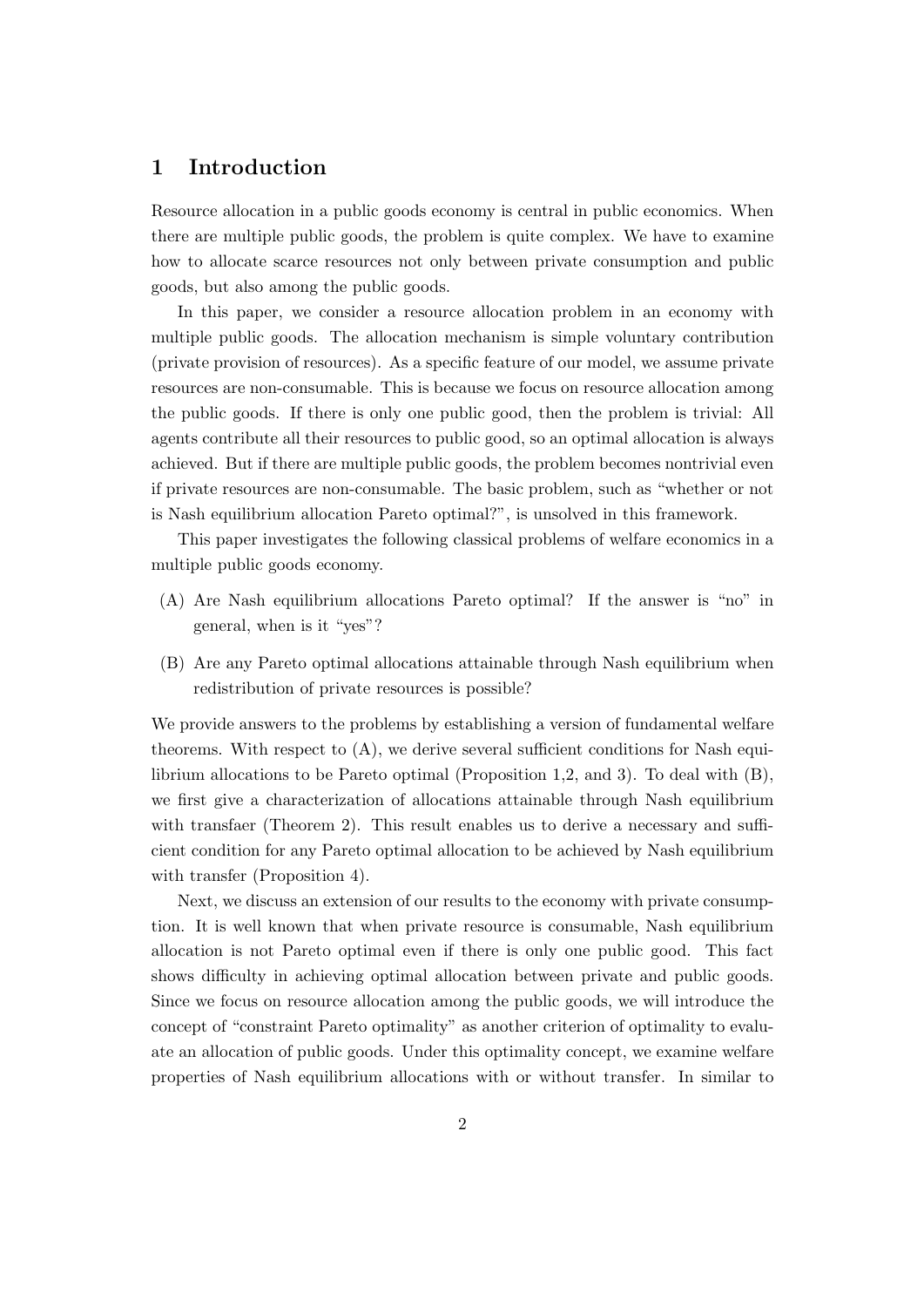the non-consumable resource case, we show that Nash equilibrium allocation is constrained Pareto optimal if all the agents' preferences are identical, and the necessary conditions for Nash equilibrium allocation is also sufficient for Nash equilibrium with transfer in an economy with private consumption.

Our model with non-consumable resources may be regarded as income redistribution game formulated by Nakayama (1980) if the number of public goods is equal to the one of agents in the economy  $<sup>1</sup>$ . Nakayama (1980) provide sufficient condi-</sup> tions for Nash equilibrium of income redistribution games to be Pareto optimal. We extend his results to the public goods economy. Our results admit the possibity of productions, and are independent of the number of the agents in the economy.

The paper is organized as follows. In section 2, the basic model is introduced, and the definition of Pareto optimality in our model is provided. Section 3 contains the formal description of our games. Section 4 introduces allocations corresponding to Nash equilibrium of the game, and gives a necessary condition for Nash equilibrium allocation. Section 5 contains several sufficient conditions for the first welfare theorem. In section 6, we investigate the possibility of the second welfare theorem in our economy. Section 7 extends our model to the case of consumable private resources, and discuss the results.

#### **2 The Basic Economy**

Our description of the economy with public goods follows Aumann, Kurz, and Neyman [1], [2]. There are one non-consumable resources and *m* public goods. Public goods are produced from resources. The production technology is represented by a production function  $F: \mathbb{R}^m_+ \to \mathbb{R}^m_+$  such that for any  $x = (x_1, \ldots, x_m) \in \mathbb{R}^m_+$ 

$$
F(x) = \begin{pmatrix} f_1(x_1) \\ \vdots \\ f_m(x_m) \end{pmatrix},
$$

where  $x_i$  is resource input and  $f_i$  is production function for public good  $i$  ( $i =$ 1,...,*m*). Let *H* be a set of agents whose cardinality is *n*, i.e.,  $|H| = n$ . The agent *h* is characterized by the pair  $(u_h, e_h)$  of utility function  $u_h : \mathbb{R}^m_+ \to \mathbb{R}$  and initial endowment of resources *eh*.

**Definition 1.** A *public goods economy*  $\mathcal{E}$  is a list of the set of agents *H*, the production

<sup>&</sup>lt;sup>1</sup>Then the public good *i* should be interpreted as the redistributed income of agent *i*.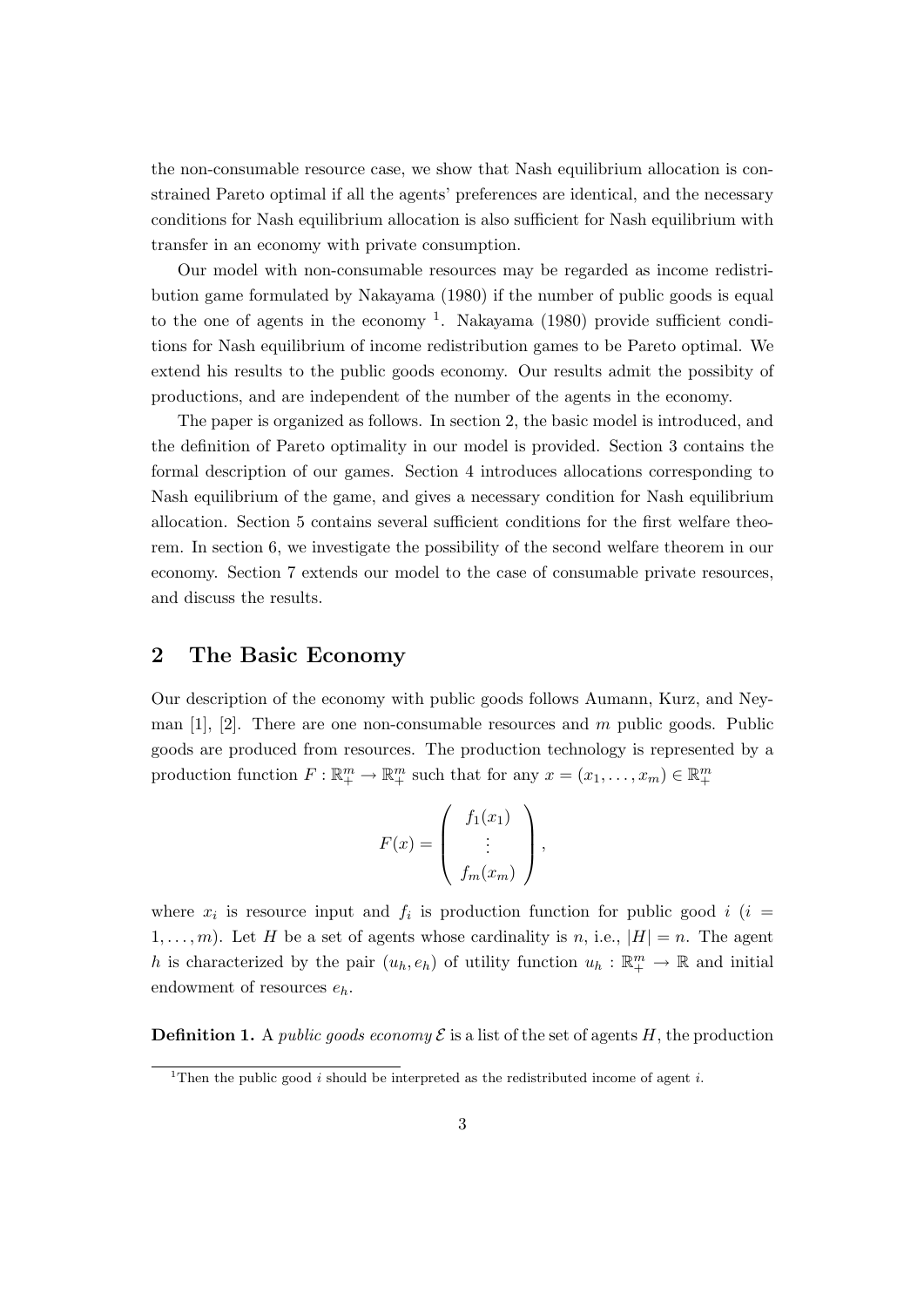technology  $F$ , and the agents' characteristics  $(u_h, e_h)$ :

$$
\mathcal{E} = (H, F, (u_h, e_h)_{h \in H}).
$$

We shall assume the standard convex environments.

#### **Assumption 1.**

- (i)  $f_i$  is increasing, continuous, and concave for  $i = 1, \ldots, m$ .
- (ii)  $u_h$  is increasing, continuous and strictly quasi concave for every  $h \in H$ .
- (iii)  $e_h \geq 0$  for all  $h \in H$ .

Let  $\bar{e}$  be the total resources of  $\mathcal{E}$ ;  $\bar{e} := \sum_{h} e_h$ . The set of feasible resource input vectors is denoted by  $C(\bar{e})$ :

$$
C(\bar{e}) := \left\{ x = (x_1, \dots, x_m) \in \mathbb{R}^m_+ \middle| \sum_{i=1}^m x_i \leq \bar{e} \right\}
$$

The feasible set of public goods bundle in  $\mathcal E$  is denoted by  $\mathcal A(\mathcal E)$ :

$$
\mathcal{A}(\mathcal{E}) := \{ g \in \mathbb{R}^m_+ \mid g \le F(x) \text{ for some } x \in C(\bar{e}) \}.
$$

**Definition 2.** A feasible allocation *g* is *Pareto optimal* if there exists no  $g' \in \mathcal{A}(\mathcal{E})$ such that  $u_h(g') \ge u_h(g)$  for any  $h \in H$  and  $u_h(g') > u_h(g)$  for some  $h \in H$ .

**Remark 1.** Suppose all of the utility functions  $u_h$  and the production functions  $f_i$ are smooth and concave. Then a feasible allocation  $g^* \in \mathbb{R}_{++}^m$  is Pareto optimal if and only if there exists  $\lambda \in \mathbb{R}^n_+$  such that

$$
\frac{1}{\nabla F(x^*)} = \sum_{h \in H} \lambda_h \nabla u_h(g^*)
$$

where  $\frac{1}{\nabla F(x^*)} := \left(\frac{1}{f'_1(x)}\right)$  $\frac{1}{f_1'(x_1^*)}, \ldots, \frac{1}{f_1'(x_n^*)}$  $f'_{1}(x_{m}^{*})$  $\int$  and  $g^* = F(x^*)$ .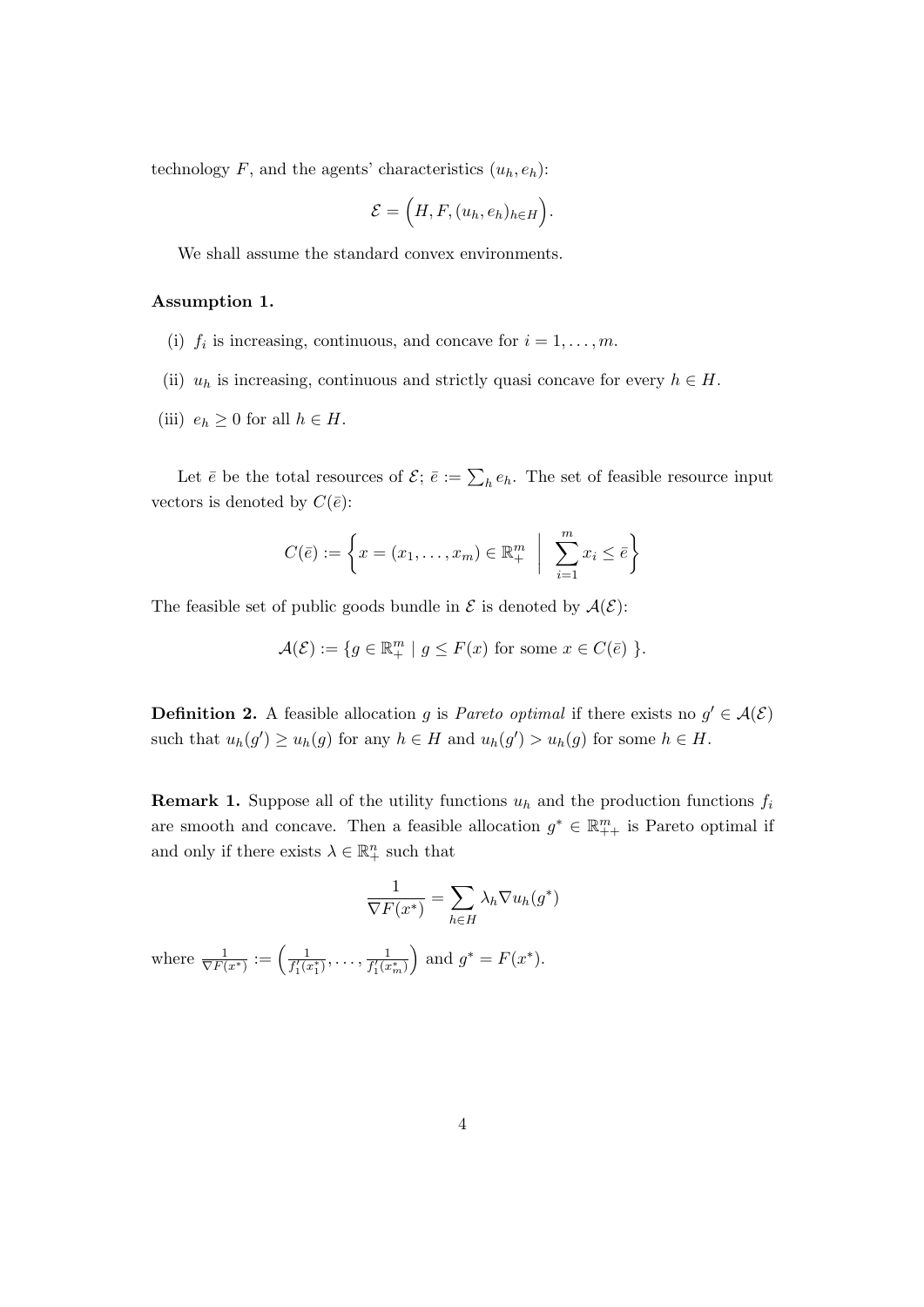### **3 The Public Goods Games**

In this section, we formulate voluntary contribution to public goods as a strategic form game. Let  $x_i^h$  be a contribution (resource input) to public good *i* of agent *h*, and  $x^h = (x_1^h, \ldots, x_m^h)$  be a contribution vector of agent *h*.

Given total resources  $\bar{e}$ , the set of feasible resource allocation vectors is denoted by  $T(\bar{e})$ ;

$$
T(\bar{e}) := \left\{ t = (t_h)_{h \in H} \in \mathbb{R}^n_+ \middle| \sum_{h \in H} t_h = \bar{e} \right\}.
$$

Given the resource allocation  $t \in T(\bar{e})$ , a contribution  $x^h$  of agent *h* is feasible if  $\sum_i x_i^h \leq t_h$ . Let  $X_h(t_h)$  be a set of feasible contribution of agent *h*;

$$
X_h(t_h) := \left\{ x^h = (x_1^h, \dots, x_m^h) \in \mathbb{R}^m_+ \middle| \sum_{i=1}^m x_i^h \le t_h \right\}.
$$

Let *X*(*t*) be a set of profiles of feasible contributions;  $X(t) := \prod_{h \in H} X_h(t_h)$ . For any  $x \in X(t)$ , let  $\bar{x} = (\bar{x}_1, \ldots, \bar{x}_m)$  be a total contribution (aggregate resource inputs);  $\bar{x} := \sum_{h \in H} x^h$ . For any  $x = (x^h)_{h \in H} \in X(t)$ , let  $x^{-h}$  be the list  $(x^k)_{k \in H \setminus \{h\}}$ .

The payoff functions are defined as follows:

$$
U_h(x) := u_h \circ F(\bar{x}) = u_h \left( f_1 \left( \sum_{j \in H} x_1^j \right), \dots, f_m \left( \sum_{j \in H} x_m^j \right) \right) \text{ for } h \in H
$$
  

$$
U(x) := \prod_{h \in H} U_h(x).
$$

**Definition 3.** Given  $t \in T(\bar{e})$ , a *public goods game*  $\mathcal{G}_t(\mathcal{E})$  consists of the set of player *H*, the set of strategy profiles  $X(t)$ , and the payoff function *U*:

$$
\mathcal{G}_t(\mathcal{E}) = (H, X(t), U).
$$

**Definition 4.** A strategy profile  $x \in X(t)$  is *Nash equilibrium* of  $\mathcal{G}_t(\mathcal{E})$  if for any  $h \in H$  and any  $y^h \in X_h(t_h)$ 

$$
U_h(x) \ge U_h(y^h, x^{-h})
$$

For consistency, we shall prove the existence of Nash equilibrium of our games via a standard fixed point argument.

**Theorem 1.** *There exists a Nash equilibrium of*  $\mathcal{G}_t(\mathcal{E})$  *for any*  $t \in T(\bar{e})$ *.*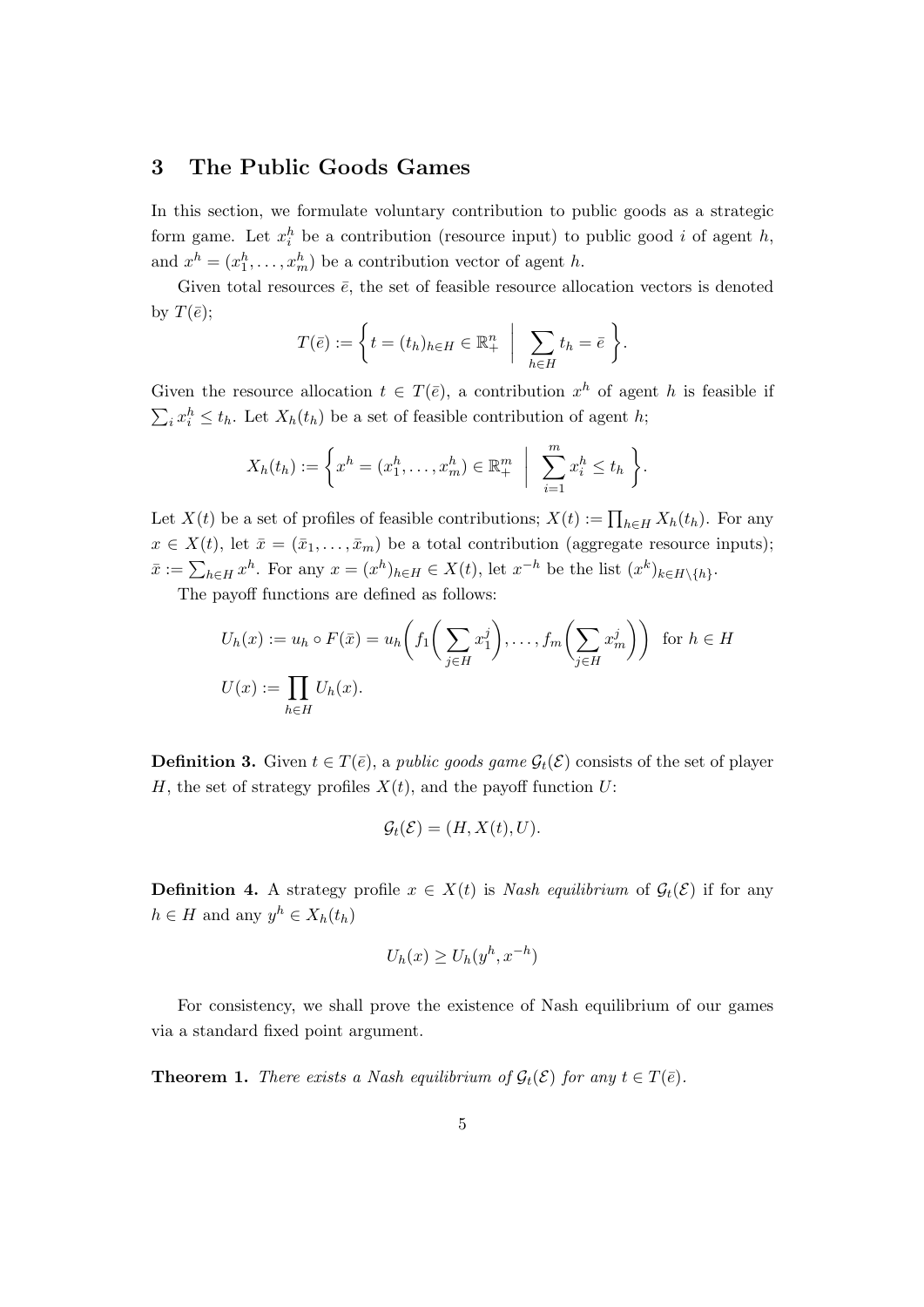**Proof**. Note that  $U_h(x)$  is continuous and strictly quasi concave. Followig standard arguments, we define the best reply functions such that for any  $x \in X(t)$ ,

$$
b_h(x^{-h}) := \arg \max \{ U_h(y^h, x^{-h}) \mid y^h \in X_h(t_h) \}.
$$
  

$$
B(x) := \prod_{h \in H} b_h(x^{-h}).
$$

 $B: X(t) \to X(t)$  is continuous and  $X(t)$  is compact and convex. By Brouwer's fixed point theorem, there exists  $x \in X(t)$  such that  $x = B(x)$ . Then *x* is Nash equilibrium of  $\mathcal{G}_t(\mathcal{E})$ .  $\Box$ 

**Remark 2.** In general, a Nash equilibrium of  $\mathcal{G}_t(\mathcal{E})$  is *not* unique for  $t \in T(\bar{e})$ .

### **4 Nash Equilibrium Allocation**

The goal of this section is to provide the necessary condition for an allocation to be attainable through Nash equilibrium given a resource distribution (Lemma 1). We first introuduce the concept of *Nash equilibrium allocation* which is the one corresponding to Nash equilibrium of the public goods game.

**Definition 5.** Given  $t \in T(\bar{e})$ , a public goods bundle  $g = (g_1, \ldots, g_m)$  is *Nash equilibrium allocation* of  $\mathcal{G}_t(\mathcal{E})$  if  $g = F(\bar{x})$  for some Nash equilbrium *x* of  $\mathcal{G}_t(\mathcal{E})$ where  $\bar{x} = \sum_{h \in H} x^h$ .

Given  $g \in \mathcal{A}(\mathcal{E})$ , we define constrained feasible set  $\mathcal{A}_g(\mathcal{E})$  as follows:

$$
\mathcal{A}_g(\mathcal{E}) := \{ g' \in \mathcal{A}(\mathcal{E}) \mid g'_i \ge g_i \text{ for all } i \}.
$$

Note that  $\mathcal{A}(\mathcal{E})$  is compact in  $\mathbb{R}^m$  and so is  $\mathcal{A}_g(\mathcal{E})$  for any  $g \in \mathcal{A}(\mathcal{E})$ . Given  $g \in \mathbb{R}^m_+$ and  $J \subset \{1, \ldots, m\}$ , we define  $g(J) = (g_1(J), \ldots, g_m(J)) \in \mathbb{R}_+^m$  as follows;

$$
g_i(J) := \begin{cases} g_i & (i \notin J) \\ 0 & (i \in J). \end{cases}
$$

For notational simplicity, we write  $g(i)$  instead of  $g({i})$ .

Let us define the key concep in the following discussion.

**Definition 6.** Let  $g \in \mathcal{A}(\mathcal{E})$  and  $I := \{i \mid g_i > 0\}$ . *g* satisfies *condition* (**M**) if for any  $i \in I$ , there exists  $h \in H$  such that  $u_h(g) \geq u_h(g')$  for any  $g' \in \mathcal{A}_{g(i)}(\mathcal{E})$ .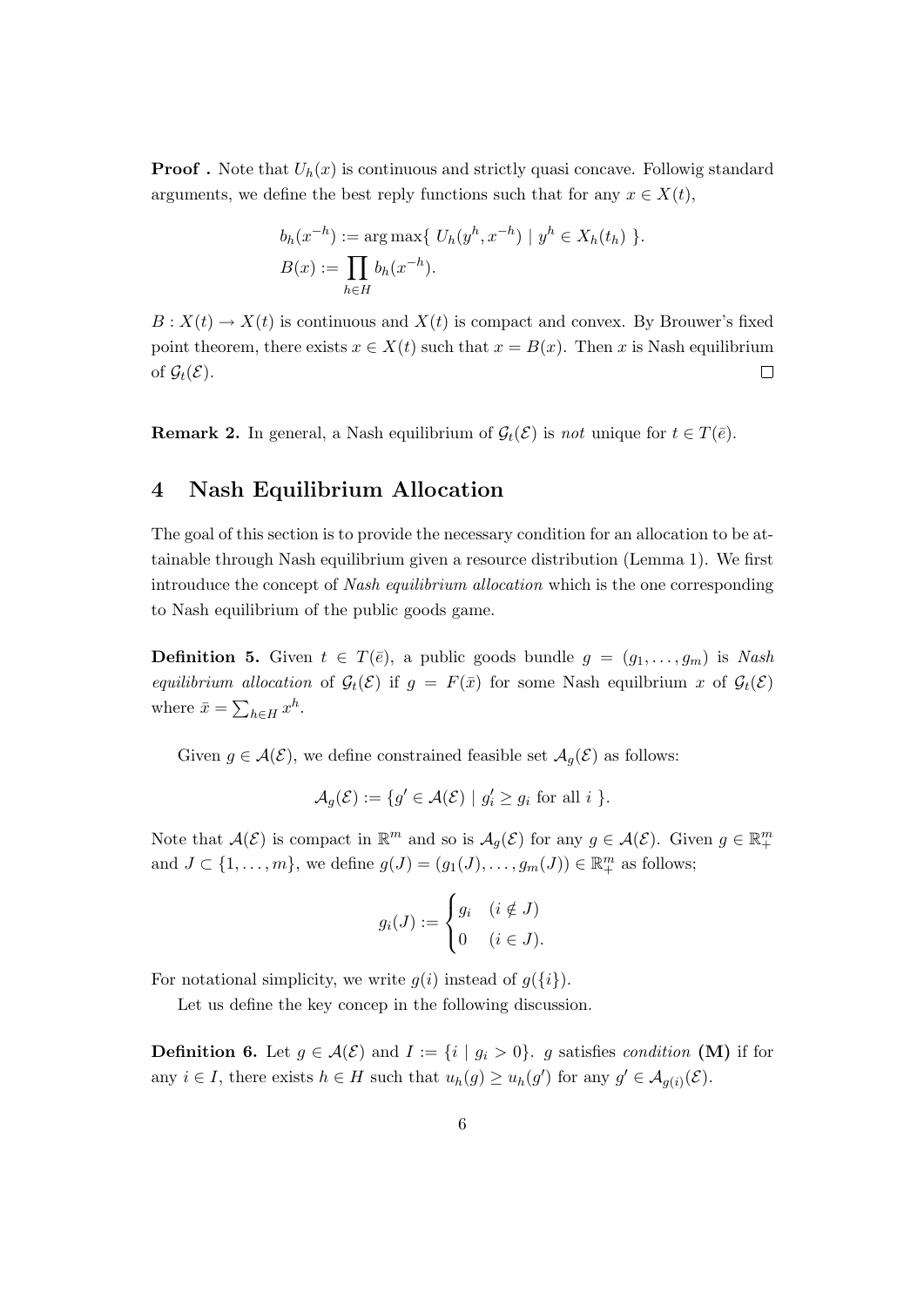If an allocation *g* satisfies (M), then *g* may be regarded as a common solution of several utility maximization problem over some constrained feasible set  $\mathcal{A}_{g(i)}(\mathcal{E})$ .

The next lemma states that (M) is the necessary condition for Nash equilibrium allocation.

**Lemma 1.** *Given*  $t \in T(\bar{e})$ *, let g be a Nash equilibrium allocation of*  $\mathcal{G}_t(\mathcal{E})$ *. Then g satisfies condition (M).*

**Proof** . If *g* is a Nash equilibrium allocation, then  $u_h(g) \geq u_h(g')$  for any  $g' \in A_{g^h}(\mathcal{E})$ and for all  $h \in H$ , where  $g^h := F(\bar{x} - x^h)$  and  $x \in X(t)$  is Nash equilibrium of  $\mathcal{G}_t(\mathcal{E})$ . Let us define  $I_h := \{ i \mid g_i > g_i^h \}.$ 

We will show that *g* is a maximizer of  $u_h$  over  $\mathcal{A}_{g(I_h)}(\mathcal{E})$ . Suppose  $u_h(g') > u_h(g)$ for some  $g' \in \mathcal{A}_{g(I_h)}(\mathcal{E})$ . Then  $g(\varepsilon) := \varepsilon \cdot g' + (1 - \varepsilon) \cdot g \in \mathcal{A}_{g^h}(\mathcal{E})$  for suffiently small *ε* and  $u_h(g(\varepsilon)) > u_h(g)$  by quasi concavity of  $u_h$ , which is contradiction.

Since  $g_i = 0$  for  $i \notin \bigcup_h I_h$ ,  $I = \bigcup_h I_h$ . Therefore for any  $i \in I$ , there exists  $h \in H$ such that  $i \in I_h$ , which implies the result.  $\Box$ 

### **5 Optimality of Nash equilibrium Allocations**

In this section, we investigate optimality of Nash equilibrium allocations. Unfortunately, Nash equlibrium allocations are not Pareto optimal in general even if private resources are non-consumable.

**Example 1** (The case of  $m = 3, n = 2$ ). Suppose  $H = \{a, b\}$ . The initial endowments of resources are  $e_a = 2, e_b = 1$ . The utility functions of each agent are  $u_a(g_1, g_2, x_3)$  $-(g_1-6)^2-(g_2-6)^2-(g_3-3)^2$  and  $u_b(g_1,g_2,g_3) = -(g_1-6)^2-(g_2-3)^2-(g_3-6)^2$ . The production functions are  $f_1(x) = f_2(x) = f_3(x) = x$  (identity mapping). Note that the utility functions are smooth, strictly concave, and increasing over  $A(\mathcal{E})$ . Then  $g^* = (g_1^*, g_2^*, g_3^*) = (1, 1, 1)$  is Nash equilibrium allocation, which is Pareto-dominated by  $(1 + 2\varepsilon, 1 - \varepsilon, 1 - \varepsilon)$  for sufficiently small  $\varepsilon > 0$ . Note that (1) both agents have different preferences, (2) do not contribute their resources to all the public goods in the equilibrium,  $\frac{2}{3}$  and (3) the number of public goods is 3, which is greater than 2.  $\Box$ 

When is a Nash equilibrium allocation Pareto optimal? We provide several sufficient conditions for Nash equilibrium allocation to be Pareto optimal.

<sup>&</sup>lt;sup>2</sup>The equilibrium strategies of each agent at  $g^*$  are  $x_a^* = (1, 1, 0), x_b^* = (0, 0, 1)$ , respectively.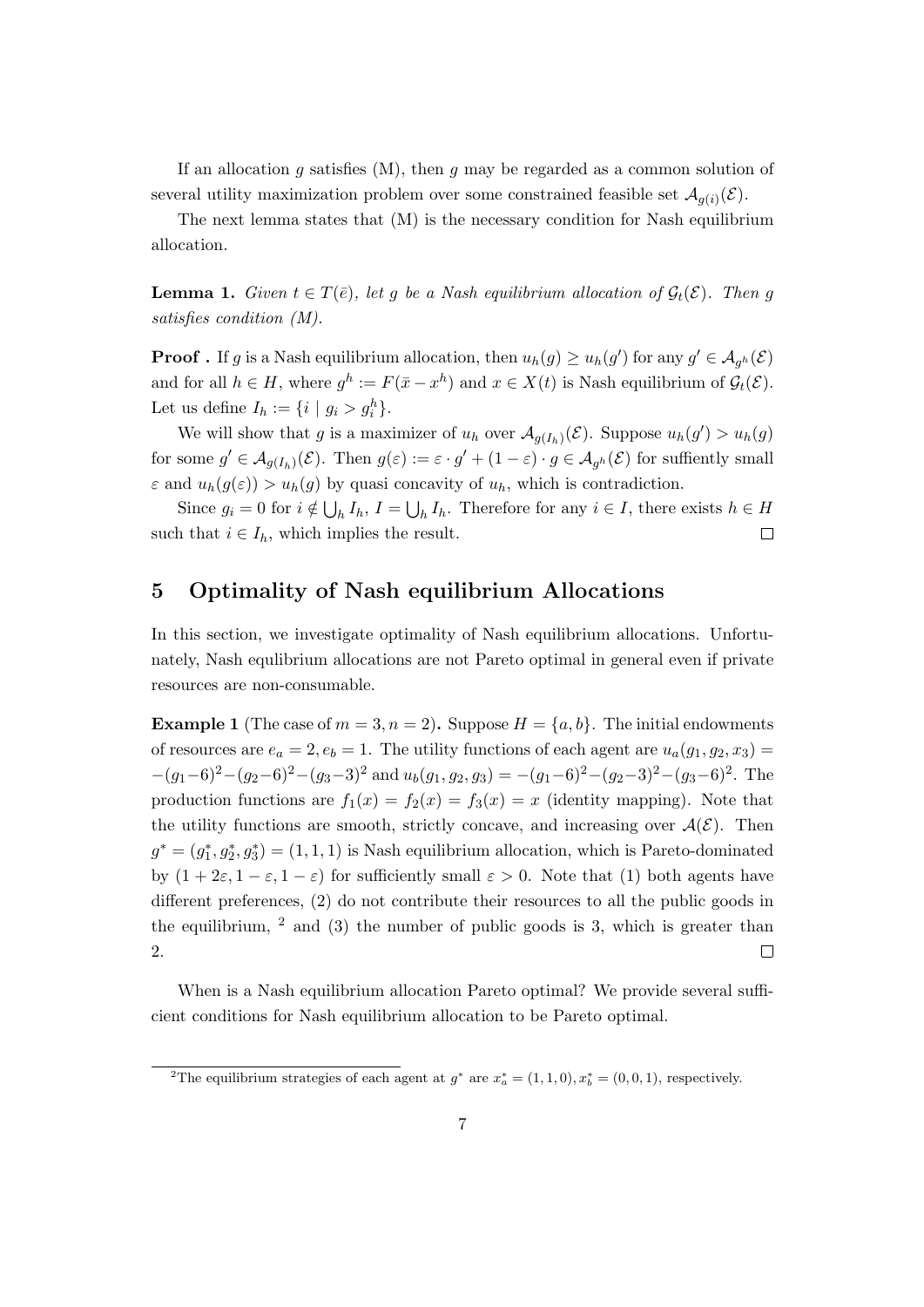**Proposition 1.** *If all the agents' preferences for public goods bundle are identical, then a (unique) Nash equilibrium allocation of*  $\mathcal{G}_t(\mathcal{E})$  *for any*  $t \in T(\bar{e})$  *is Pareto optimal.*

**Proof**. Suppose all the agents' preferences are identical. Then there exists the (representative) utility function  $u(g)$  such that  $u(g) = u_h(g)$  for all  $h \in H$ . Let  $g^*$ be Nash equilibrium allocation and  $I := \{i \mid g_i^* > 0\}$ . By Lemma 1,  $g^*$  satisfies condition (M). Under the identical preference assumption, (M) is equivalent to that  $u(g^*) \geq u(g)$  for any  $g \in \mathcal{A}_{g^*(i)}(\mathcal{E})$  and any  $i \in I$ . We will show that  $u(g^*) \geq u(g)$ for any  $g \in \mathcal{A}(\mathcal{E})$ . Suppose the contrary. Then there exists  $g' \in \mathcal{A}(\mathcal{E})$  such that  $u(g') > u(g^*)$ . It follows from (M) that  $g' \notin \mathcal{A}_{g^*(i)}(\mathcal{E})$  for any  $i \in I$ , which implies  $g'_j < g^*_j$  for some  $j \notin I$ . It follows from the fact that  $g^*_j = 0$  for  $j \notin I$  that  $g' \notin \mathcal{A}(\mathcal{E}),$ which is contradiction. Therefore  $g^* \in \arg \max \{u(g) \mid g \in \mathcal{A}(\mathcal{E})\}\.$  The maximizer  $g^*$  must be unique by strict quasi concavity of  $u(g)$ .  $\Box$ 

The next two results are extensions of the sufficient conditions for Pareto optimality in Nakayama (1980) to the public goods economy. Note that our results are independent of the number of agents.

**Proposition 2.** Suppose *x* is Nash equilibrium of  $\mathcal{G}_t(\mathcal{E})$  and *g* is the corresponding *Nash equilibrium allocation. If there exists*  $h \in H$  *such that*  $x_i^h > 0$  *for all*  $i \in I =$  $\{i \mid g_i > 0\}$ , then *g is Pareto optimal.* 

**Proof** . Let *a* be the agent such that  $x_i^a > 0$  for all  $i \in I$ . By the proof of Lemma  $1, u_a(g) \geq u_a(g')$  for any  $g' \in \mathcal{A}_{g(I)}(\mathcal{E})$ . It follows from  $\mathcal{A}_{g(I)}(\mathcal{E}) = \mathcal{A}(\mathcal{E})$  that there is no  $g' \in \mathcal{A}(\mathcal{E})$  that Pareto dominates g.  $\Box$ 

**Proposition 3.** In the case of  $m = 2$ , any Nash equilibrium allocation of  $\mathcal{G}_t(\mathcal{E})$  is *Pareto optimal for any*  $t \in T(\bar{e})$ *.* 

**Proof**. Let g be Nash equilibrium allocation of  $\mathcal{G}_t(\mathcal{E})$  which is not Pareto optimal. Then there exists *g*' such that  $u_h(g') > u_h(g)$  for all  $h \in H$ . Suppose  $g \in \mathbb{R}^2_{++}$ . Without loss of generality, we assume  $g' \in A_{g(2)}(\mathcal{E})$ . This implies  $g \notin \arg \max u_h(g'')$ subject to  $g'' \in A_{g(2)}(\mathcal{E})$  for any  $h \in H$ , which contradicts Lemma 1. If  $g_1 = 0$  and  $g_2 > 0$ , then  $g' \in A_{g(2)}(\mathcal{E})$ . So  $g \notin \arg \max u_h(g'')$  subject to  $g'' \in A_{g(2)}(\mathcal{E})$  for any  $h \in H$ , which contradicts Lemma 1. If  $g_1 > 0$  and  $g_2 = 0$ , then  $g' \in \mathcal{A}_{g(1)}(\mathcal{E})$ . So  $g \notin \arg \max u_h(g'')$  subject to  $g'' \in \mathcal{A}_{g(1)}(\mathcal{E})$  for any  $h \in H$ , which contradicts Lemma 1.  $\Box$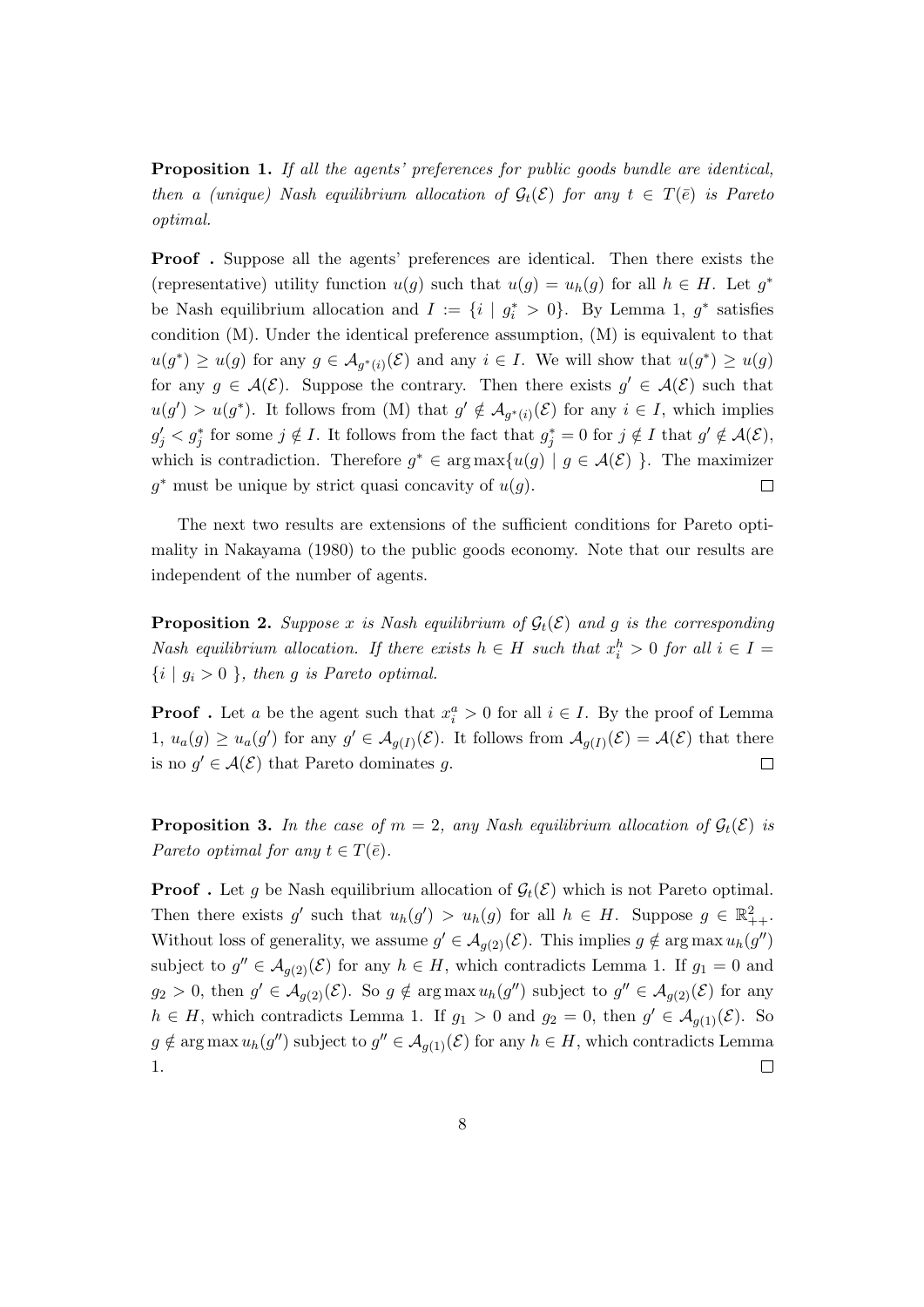#### **6 Decentralization of Pareto Optimal Allocation**

In this section, we consider implementability of Pareto optimal allocations via Nash equilibrium under resource redistribution policy (transfer). At first, we define the concept of Nash equilibrium allocation with transfer.

**Definition 7.** A public goods bundle *g* is *Nash equilibrium allocation with transfer* in *E* if there exists  $t \in T(\bar{e})$  such that *q* is Nash equilibrium allocation of  $\mathcal{G}_t(\mathcal{E})$ .

In the following theorem, we provide characterization of the allocations attainable through Nash equilibrium with transfer.

**Theorem 2.** *Let g be a feasible allocation of public goods in E. Then g is Nash equilibrium allocation with transfer if and only if g satisfies condition (M).*

**Proof**. The "only if" part of the theorem is direct consequence of Lemma 1. We will show the converse. Suppose  $g$  is a feasible allocation in  $\mathcal{E}$ . Then there exists resource inputs  $\bar{x} = (\bar{x}_1, \ldots, \bar{x}_m) \in C(\bar{e})$  such that  $g = F(\bar{x})$ . Suppose that for every *i* there exists  $h_i \in H$  such that  $u_{h_i}(g) \geq u_{h_i}(g)$  for any  $g \in \mathcal{A}_{g(i)}(\mathcal{E})$ . We define the resource allocation vector  $t = (t^h)_{h \in H}$  in the following way;

$$
t_h = \sum_{h=h_i} \bar{x}_i
$$

where  $t_h = 0$  if  $h \neq h_i$  for all *i*. Given *t*, consider the strategy profile  $x = (x^h)_{h \in H} \in$ *X*(*t*) such that

$$
x_j^h = \begin{cases} \bar{x}_i & \text{if } j = i \text{ and } h = h_i \\ 0 & \text{otherwise.} \end{cases}
$$

We show that the strategy profile x is a Nash equilibrium of  $\mathcal{G}_t(\mathcal{E})$ . For this, it is sufficient to show that  $x^h$  is best reply to  $x^{-h}$  for  $h \in H$ . Fix  $h \in H$  arbitrarily. If  $h = h_i$  for some *i*, then the feasible set of public goods by agent *h* with his resources  $t_h$  is  $A_{g(i)}(\mathcal{E})$ , given the contributions  $x^{-h}$  of other agents. By the assumption,  $u_h(g) \geq u_h(g')$  for  $g' \in \mathcal{A}_{g(i)}(\mathcal{E})$ . Therefore  $x^h$  maximize  $U_h(x^h, x^{-h})$ ;  $x^h$  is a best reply to  $x^{-h}$ . If  $h \neq h_i$  for all i, then  $x^h = (0, ..., 0), t_h = 0$  and  $X_h(t_h) = \{(0, ..., 0)\}.$ It is clear that  $x^h$  is best reply to  $x^{-h}$ . So  $x$  is a Nash equilibrium of  $\mathcal{G}_t(\mathcal{E})$ . Therefore  $g$  is a Nash equilibrium allocation with transfer in  $\mathcal{E}$ .  $\Box$ 

Note that (M) is the necessary condition for Nash equilibrium allocation by Lemma 1. Theorem 2 states that (M) is also sufficient condition for Nash equilibrium allocation with transfer.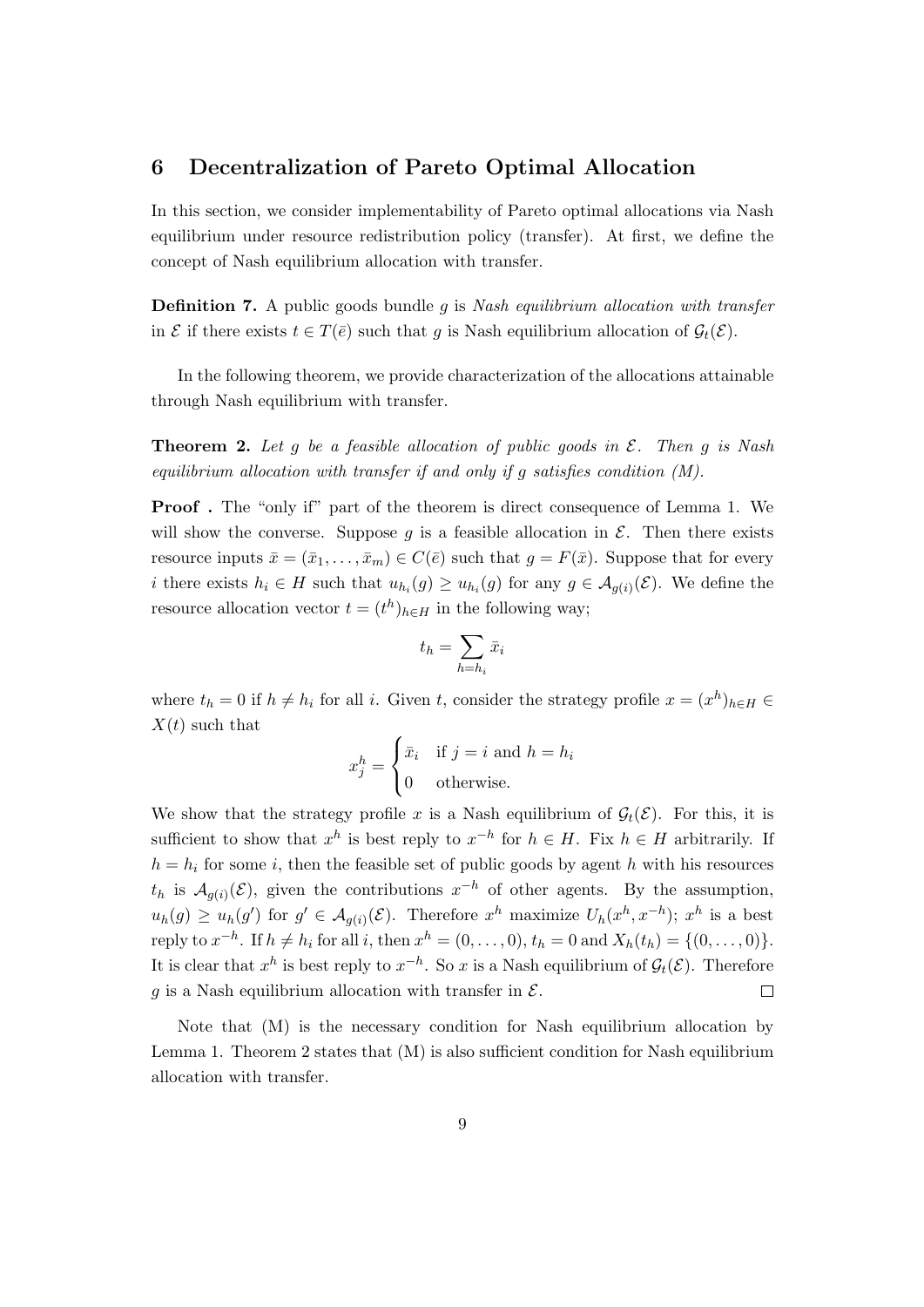We consider the following question, "When is any Pareto optimal allocation Nash" equilibrium allocation with transfer?" By Theorem 2, the answer is as follows: "If any Pareto optimal allocation satisfies (M), then the second welfare theorem holds". But, in general, this property does not hold in this economy: some Pareto optimal allocation may not be Nash equilibrium allocation with transfer. The next example shows this fact.

**Example 2** (The case of  $m = n = 3$ ). Suppose  $H = \{a, b, c\}$ . The aggregate initial resources is  $\bar{e} = 3$ . We assume identical linear production functions,  $f_1(x) = f_2(x)$  $f_3(x) = x$ . The utility functions of each agents are as follows:

$$
u_a(g_1, g_2, x_3) = -\frac{1}{2} \{ (g_1 - 6)^2 + (g_2 - 6)^2 + (g_4 - 3)^2 \}
$$
  
\n
$$
u_b(g_1, g_2, x_3) = -\frac{1}{2} \{ (g_1 - 3)^2 + (g_2 - 5)^2 + (g_3 - 5)^2 \}
$$
  
\n
$$
u_c(g_1, g_2, x_3) = -\frac{1}{2} \{ (g_1 - 5)^2 + (g_2 - 3)^2 + (g_3 - 5)^2 \}.
$$

Note that the utility functions are smooth, strictly concave, and increasing over  $A(\mathcal{E})$ .

Then  $g^* = (1, 1, 1)$  is Pareto optimal. For  $\nabla u_a(g^*) = (5, 5, 2), \nabla u_b(g^*) = (2, 4, 4),$  $\nabla u_c(g^*) = (4, 2, 4)$ , and  $\nabla F(g^*) = (1, 1, 1)$ , so  $\frac{1}{\nabla F(g^*)} = \frac{1}{14} \nabla u_a(g^*) + \frac{3}{28} \nabla u_b(g^*) +$  $\frac{3}{28}\nabla u_c(g^*)$  (See Remark 1).

On the other hand,  $g^*$  does not satisfy the conodition (M). Let  $\alpha = (\varepsilon, \varepsilon, -2\varepsilon), \beta =$  $(-\varepsilon, 2\varepsilon, -\varepsilon)$ , and  $\gamma = (2\varepsilon, -\varepsilon, -\varepsilon)$  for sufficiently small  $\varepsilon > 0$ . Then the allocations  $g^* + \alpha, g^* + \beta$ , and  $g^* + \gamma$  belong to  $\mathcal{A}_{g^*(3)}$ . Furthermore  $u_a(g^* + \alpha) > u_a(g^*)$ ,  $u_b(g^* + \beta) > u_b(g^*)$ , and  $u_c(g^* + \gamma) > u_c(g^*)$ , because  $\nabla u_a(g^*) \cdot \alpha > 0$ ,  $\nabla u_b(g^*) \cdot \beta > 0$ , and  $\nabla u_c(g^*) \cdot \gamma > 0$ . That is,  $g^* \notin \arg \max \{ u_h(g) \mid g \in \mathcal{A}_{g^*(3)} \}$  for  $h = a, b, c$ . By Theorem 2, it is impossible for  $g^*$  to be supported as Nash equilibrium allocation.

To understand the situation more deeply, we look at (M) from a slightly different angle. In Example 2, all agents agree to reduce the public good 3  $(\alpha_3, \beta_3, \gamma_3 < 0)$ . But there is no common plan which all the agents agree, because *g ∗* is Pareto optimal. Thus the preferences among the agents may be diverse on the local area  $\mathcal{A}_{g^*(3)}$ . Based on this idea, we paraphrase (M) in terms of diversity of preferences of agents.

**Definition 8.** Suppose  $g$  is Pareto optimal. The economy  $\mathcal{E}$  satisfies *Local Non*-*Diversity condition at g (g-LND)* if there exists no public good *i* such that for every  $h \in H$ , there exists  $g' \in A_{g(i)}(\mathcal{E})$  such that  $u_h(g') > u_h(g)$ . The economy  $\mathcal E$  satisfies *Local Non-Diversity condition (LND)* if  $\mathcal E$  satisfies *g*-LND for all Pareto optimal allocation *g*.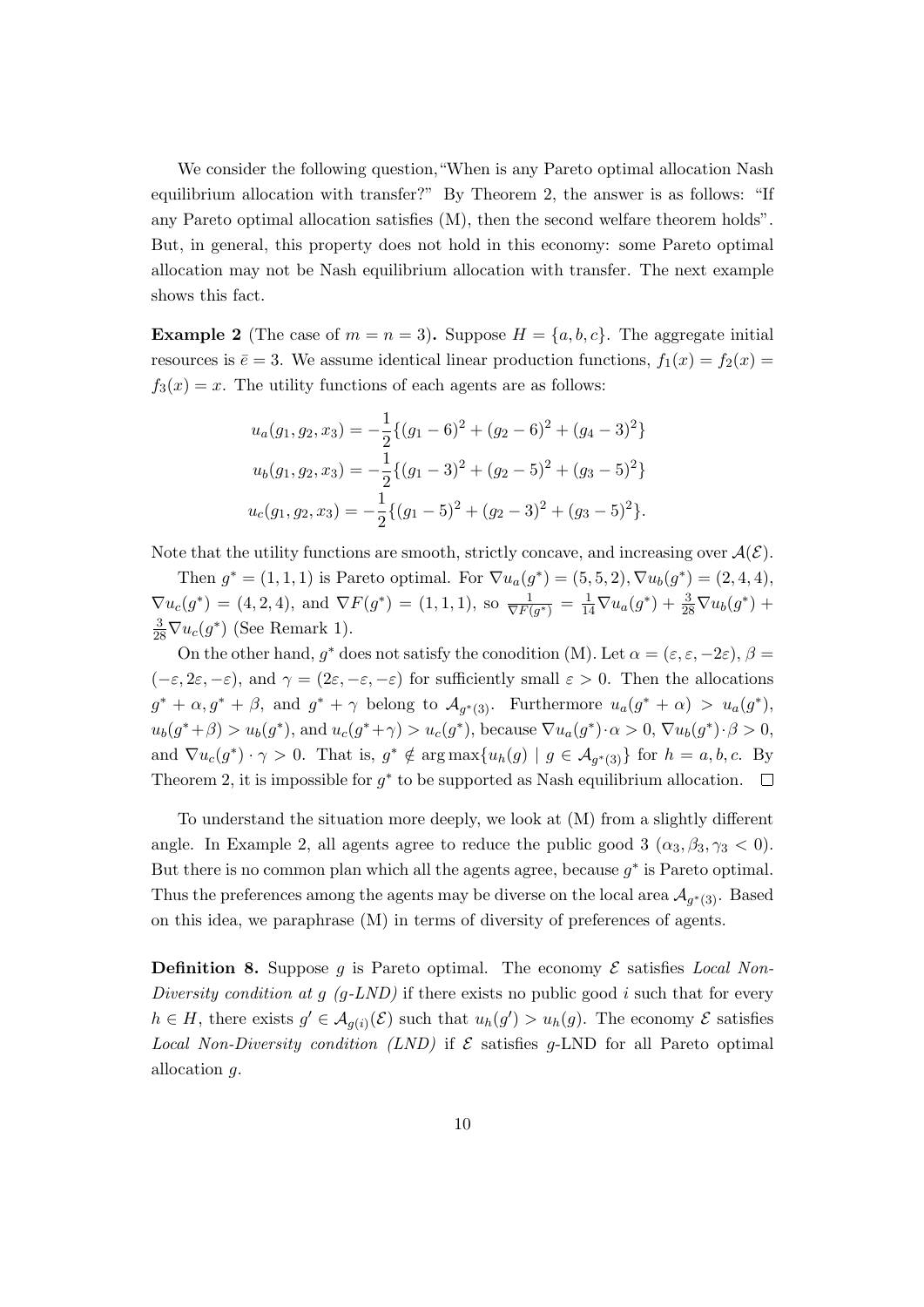**Remark 3.** In the above definition,  $g'$  may be different from every agent  $(g'$  may depend on the index of the agents).

The following theorem states that the second welfare theorem holds in the economy such that the agents' prefereces for public goods are not so diverse at Pareto optimal allocations.

**Theorem 3.** *Any Pareto optimal allocation is Nash equilibrium allocation with transfer in the economy*  $\mathcal E$  *if and only if*  $\mathcal E$  *satisfies LND.* 

**Proof**. Suppose  $\mathcal{E}$  satisfies LND. Let *g* be a Pareto optimal allocation. If *g* is not Nash equilibrium allocation with transfer, then it follows from Theorem 2 that for every  $h \in H$  there exists  $g' \in \mathcal{A}_{g(i)}(\mathcal{E})$  such that  $u_h(g') > u_h(g)$  for some *i*, which contradicts LND.

Suppose  $\mathcal{E}$  does not satisfy LND. Then for every  $h \in H$ , there exists  $g' \in \mathcal{A}_{g(i)}(\mathcal{E})$ such that  $u_h(g') > u_h(g)$  at some Pareto optimal *g* and for some *i*. This implies that *g* is not maximizer of  $u_h(g)$  over  $\mathcal{A}_{g(i)}(\mathcal{E})$  for all  $h \in H$ . It follows from Theorem 2 that *g* is not Nash equilibrium allocation with transfer.  $\Box$ 

**Corollary 1.** *Suppose that one of the following conditions holds:*

- *(i) all the agents' preferences for public goods bundle are identical,*
- $(ii)$  *m* = 2*.*

*Then any Pareto optimal allocation in E is Nash equilibrium allocation with transfer in E.*

# **7 An Extension**

In this section, we extend our model to the general one including consumable private resources. The resource-consumption of agent *h* is denoted by  $z_h$ . To avoid the boundary problem, we assume  $z_h \in \mathbb{R}$  (negative consumption is permitted). Let denote  $z = (z_h)_{h \in H}$ . The extended utility function of agent *h* is denoted by  $\tilde{u}_h(z_h, g)$ . In this section, we assume quasi linearity of preferences and differentiability of utility and production functions.

#### **Assumption 2.**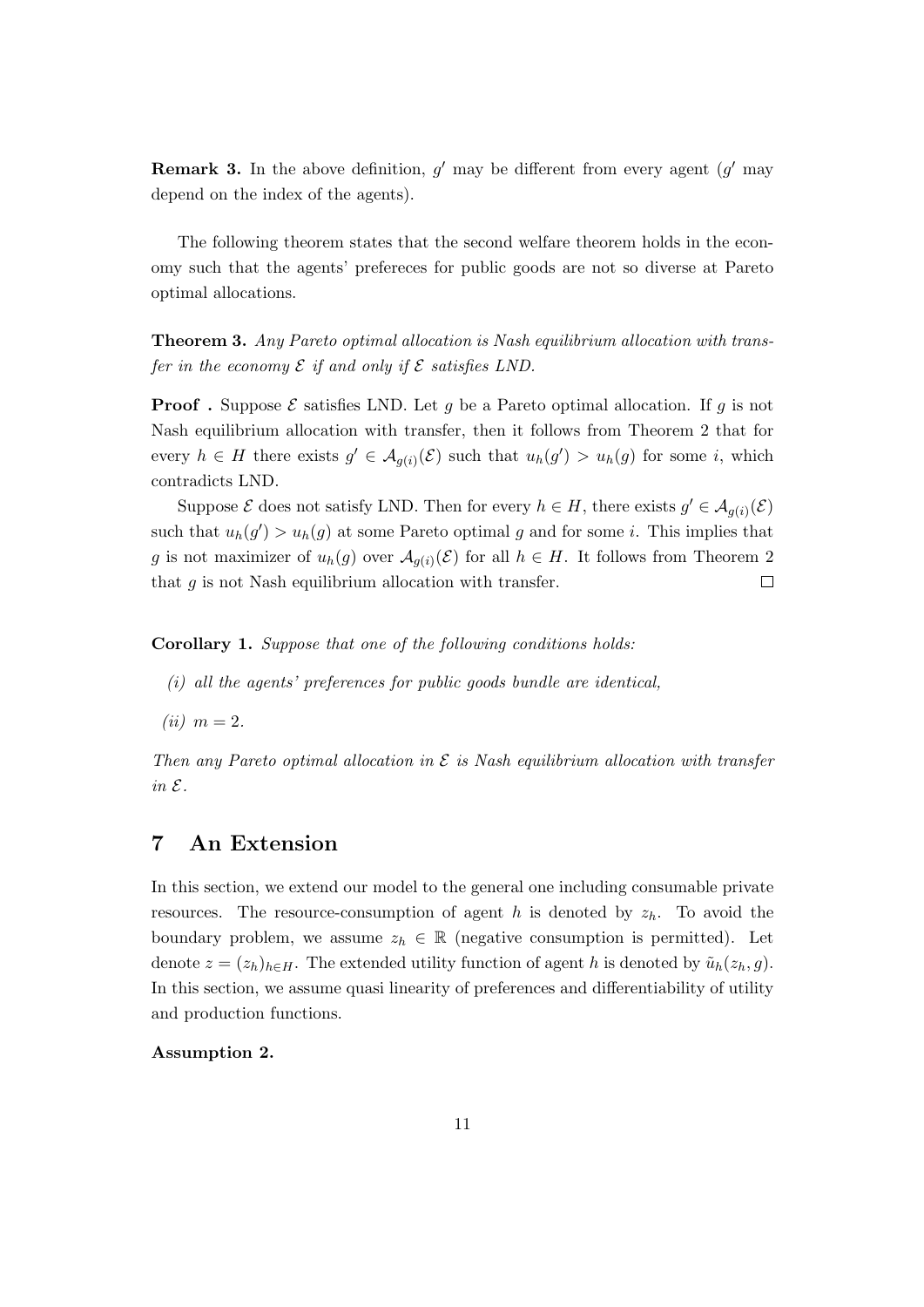- (i) The extended utility function of every agent is quasi linear, i.e.,  $\tilde{u}_h(z_h, g)$  $z_h + v_h(g)$  where  $v_h$  is increasing, concave, and  $C^1$ -function.
- (ii)  $f_i$  is increasing, concave, and  $C^1$  function, and  $f_i(0) = 0$  for  $i = 1, \ldots, m$

An extended public goods economy  $\tilde{\mathcal{E}}$  is a list  $(H,(\tilde{u}_h, e_h)_{h\in H})$ . An extended public goods game is defined as  $(H, X, \tilde{U})$  where  $\tilde{U}(x) := \prod_{h \in H} \tilde{U}_h(x)$  and  $\tilde{U}_h(x) :=$  $\tilde{u}_h(t_h - \sum_{i=1}^m x_i^h, F(\bar{x})).$ 

An allocation  $(z, g) \in \mathbb{R}^n \times \mathbb{R}^m_+$  is feasible if  $\sum_h z_h + x \leq \bar{e}$  and  $g \leq F(x)$  for some  $x \in C(\bar{e})$ . The set of feasible allocations in  $\tilde{\mathcal{E}}$  is denoted by  $\mathcal{A}(\tilde{\mathcal{E}})$ . The concepts of Pareto optimality and Nash equilibrium allocation are defined similarly.

**Lemma 2.** Let  $x^* = (x^{h*})_{h \in H}$  be a Nash equilibrium of  $\mathcal{G}_t(\tilde{\mathcal{E}})$ ,  $(z^*, g^*)$  be a Nash *equilibrium allocation corresponding to*  $x^*$ , and  $\bar{x}^*$  be the aggregation of  $x^*$ . Then (*z ∗ , g<sup>∗</sup>* ) *satisfies the following conditions;*

- (i)  $\frac{\partial v_h}{\partial g_i}(g^*) \cdot f'_i(\bar{x}_i^*) \leq 1$  for all  $h \in H$  and all  $i = 1, ..., m$ ,
- $(iii)$  *for any*  $i \in I$  *there exists*  $h_i$  *such that*

$$
\frac{\partial v_{h_i}}{\partial g_i}(g^*) \cdot f'_i(\bar{x}_i^*) = 1
$$

*where*  $I := \{i | g_i^* > 0\}$ *.* 

**Proof**. The Nash equilibrium  $x^* = (x^{h*})_{h \in H}$  is a solutions of the following maximization problems:

$$
\max_{x^h \in \mathbb{R}_+^m} \tilde{U}_h(x^h, x^{-h*}).
$$

The Karush-Kuhn-Tucker conditions implies

$$
\frac{\partial \tilde{U}_h}{\partial x_i^h}(x^*) \le 0 \quad \forall i,
$$

with equality for  $x_i^{h*} > 0$ . That is equivalent to

$$
\frac{\partial v_h}{\partial g_i}(g^*) \cdot f'_i(\bar{x}_i^*) \le 1 \quad \forall i,
$$

with equality for  $g_i^* > 0$ . Furthermore  $g_i^* > 0$  implies that there exists  $h_i$  who contributes the public good *i*, i.e.,  $x_i^{h_i*} > 0$ . Thus  $\frac{\partial \tilde{U}_{h_i}}{\partial x_i^h}(x^*) = 0$ , which is equivalent to  $\frac{\partial v_{h_i}}{\partial g_i}(g^*) \cdot f'_i(\bar{x}_i) = 1.$  $\Box$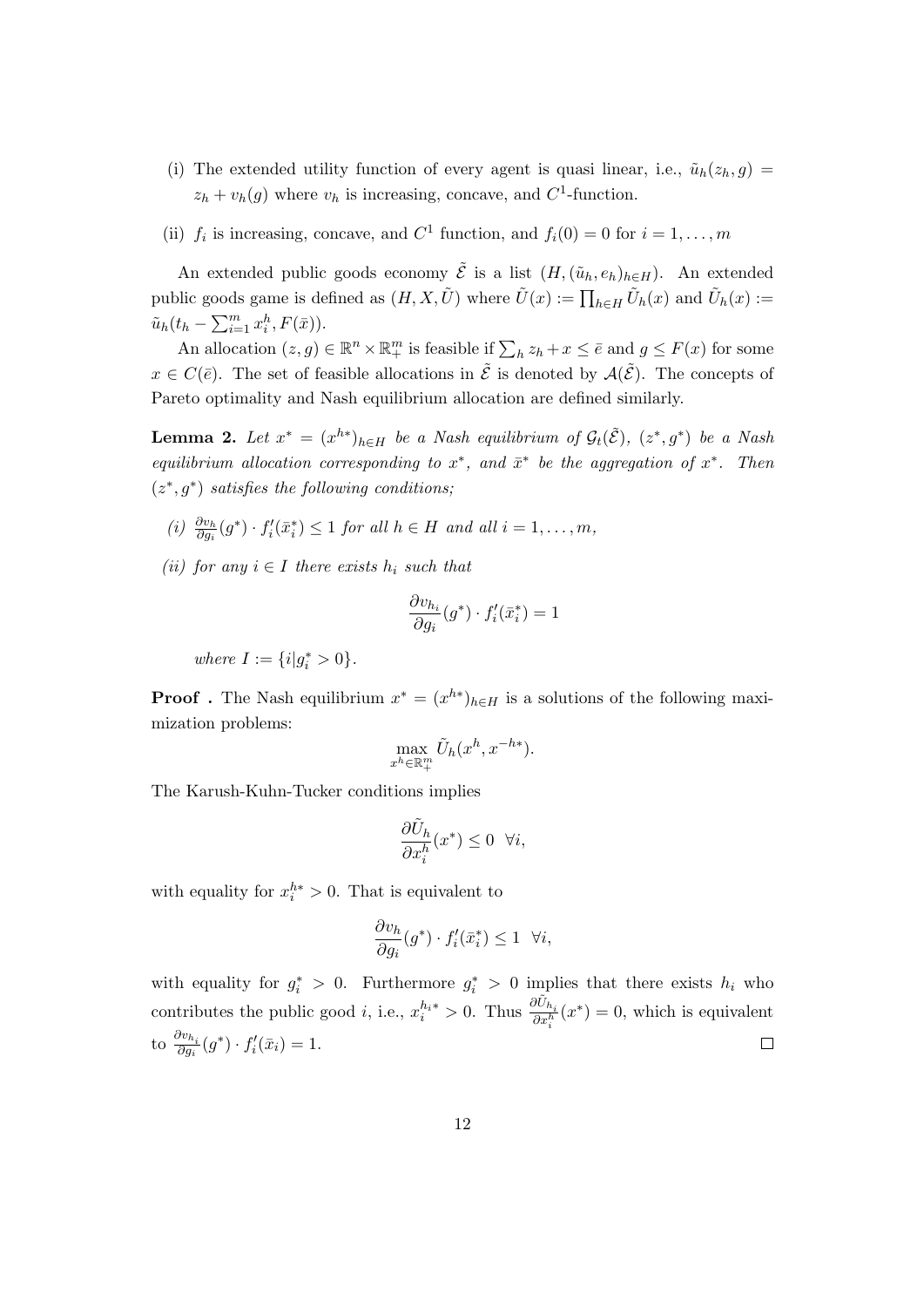It is well known that when private resource is consumable, Nash equilibrium allocation is not Pareto optimal even if there is only one public good. This fact shows difficulty in achieving optimal allocation between private and public goods. Since we focus on resource allocation among the public goods, we will introduce another criterion of optimality to evaluate a resource allocation among public goods. Given an aggregate resource of inputs for public goods, *w*, define a constrained feasible set with respect to *w*,  $\mathcal{A}^w(\mathcal{E})$ , such as

$$
\mathcal{A}^w(\tilde{\mathcal{E}}) := \left\{ (z,g) \in \mathbb{R}^n \times \mathbb{R}^m_+ \middle| \sum_{h \in H} z_h + w \le \bar{e} \text{ and } g \le F(y) \text{ for some } y \in C(w) \right\}.
$$

**Definition 9.** Let  $(z, g)$  be a feasible allocation, x be an input vector such that  $g = F(x)$ , and *w* be an aggregation of *x*, i.e.,  $w = \sum_i x_i$ . Then  $(z, g)$  is *constrained* Pareto optimal if there exists no  $(z', g') \in \mathcal{A}^w(\tilde{\mathcal{E}})$  such that  $\tilde{u}_h(z'_h, g') \geq \tilde{u}_h(z_h, g)$  for all  $h \in H$  with at least one strict inequality.

The next lemma states that constrained optimality may be formulated as some maximization problem under the assumption of quasi linearity of preferences.

**Lemma 3.** Let  $(z^*, g^*)$  be a feasible allocation such that  $g^* = F(x^*)$ . Then  $(z^*, g^*)$ *is constrained Pareto optimal if and only if*

$$
g^* \in \arg \max \left\{ \sum_{h \in H} v_h(g) \mid (z^*, g) \in \mathcal{A}^{w^*}(\tilde{\mathcal{E}}) \right\}
$$

*where*  $w^* := \sum_{i=1}^m x_i^*$ .

**Proof**. Under the assumption of quasi linearity of utilities, the feasible allocation  $(z^*, g^*)$  is constrained Pareto optimal if and only if

$$
(z^*, g^*) \in \arg \max \biggl\{ \sum_{h \in H} \tilde{u}_h(z_h, g) \ \bigg| \ (z, g) \in \mathcal{A}^{w^*}(\tilde{\mathcal{E}}) \biggr\}.
$$

Since  $\sum_h z_h = \bar{e} - \bar{x}^*$  for any  $(z, g) \in A^{w^*}$ , that is equivalent to

$$
g^* \in \arg \max \left\{ \sum_{h \in H} v_h(g) \mid (z^*, g) \in \mathcal{A}^{w^*}(\tilde{\mathcal{E}}) \right\}.
$$
  $\Box$ 

Note that this maximization problem is concave programming. If  $x^* \neq 0$ , then the Karush-Kuhn-Tucker conditions for this problem is neccesary and sufficient for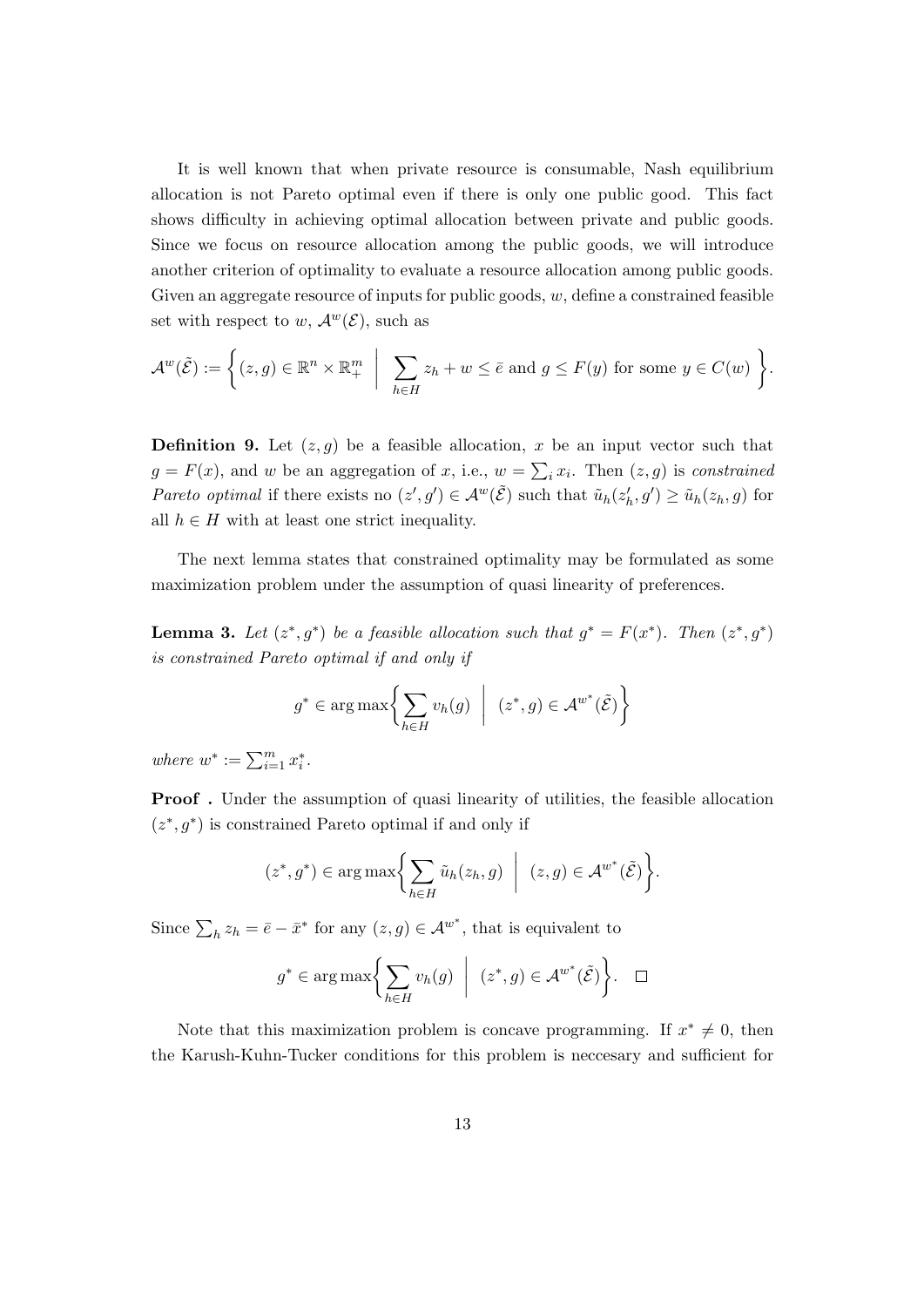the maximization. That is,  $g^* \in \arg \max \{ \sum_{h \in H} v_h(g) \mid (z^*, g) \in \mathcal{A}^{\bar{x}^*}(\tilde{\mathcal{E}}) \}$  if and only if there exists  $\mu^* > 0$  such that  $(g^*, \mu^*)$  satisfies  $g^* = F(x^*), \sum_i x_i^* = \bar{x}^*$ , and

$$
\sum_{h \in H} \frac{\partial v_h}{\partial g_i}(g^*) \cdot f'_i(x_i^*) \le \mu^* \quad \forall i = 1, \dots, m
$$

with equality for  $g_i^* > 0$ .

Proposition 1 can be extended to the case of consumable resource.

**Proposition 4.** *If all the agents' preferences for public goods bundle are identical, then Nash equilibrium allocation is constrained Pareto optimal.*

**Proof .** When all the preferences of the agents are identical, it follows from Lemma 2 that  $\frac{\partial v_{h_i}}{\partial g_i}(g^*) \cdot f'_i(\bar{x}_i) \leq 1$  for all  $h \in H$  with equality for  $i \in I$ . Then the Karush-Kuhn-Tucker conditions for the maximization problem in Lemma 3 are satisfied when we set the multiplier  $\mu^* = n$ .  $\Box$ 

We extend Proposition 2 to the consumable resource case under the more stringent condition. It is insufficient for constrained optimality of Nash equilibrium allocation that there exists an agent who contributes their resources to all public goods. Nash equilibrium allocation is constrained optimal if all agents contribute their resources to all public goods.

**Proposition 5.** Suppose  $x^*$  is Nash equilibrium of  $\mathcal{G}_t(\tilde{\mathcal{E}})$  and  $(z^*, g^*)$  is the corresponding Nash equilibrium allocation. If  $x_i^{*h} > 0$  for all  $i \in I = \{i \mid g_i^* > 0 \}$  and all  $h \in H$ *, then*  $g^*$  *is constrained Pareto optimal.* 

**Proof**. Suppose  $x_i^{*h} > 0$  for all  $i \in I = \{i \mid g_i^* > 0\}$  and all  $h \in H$ . Then for all *h ∈ H*,

$$
\frac{\partial v_h}{\partial g_i}(g^*) \cdot f'_i(\bar{x}_i) \le 1 \quad \forall i
$$

with equallity for  $i \in I$ . Thus

$$
\sum_{h \in H} \frac{\partial v_h}{\partial g_i}(g^*) \cdot f'_i(x_i^*) \le n \quad \forall i,
$$

with equality for  $i \in I$ . This implies constrained optimality of  $(z^*, g^*)$ .

 $\Box$ 

What happen when some agent does not contribute to all public goods? Then the Nash equilibrium allocation is not constrained optimal in many cases: It is "dense" property that a Nash equilibrium allocation is constrained Pareto suboptimal. See Appendix for a formal definition of the space of the economy and its topology.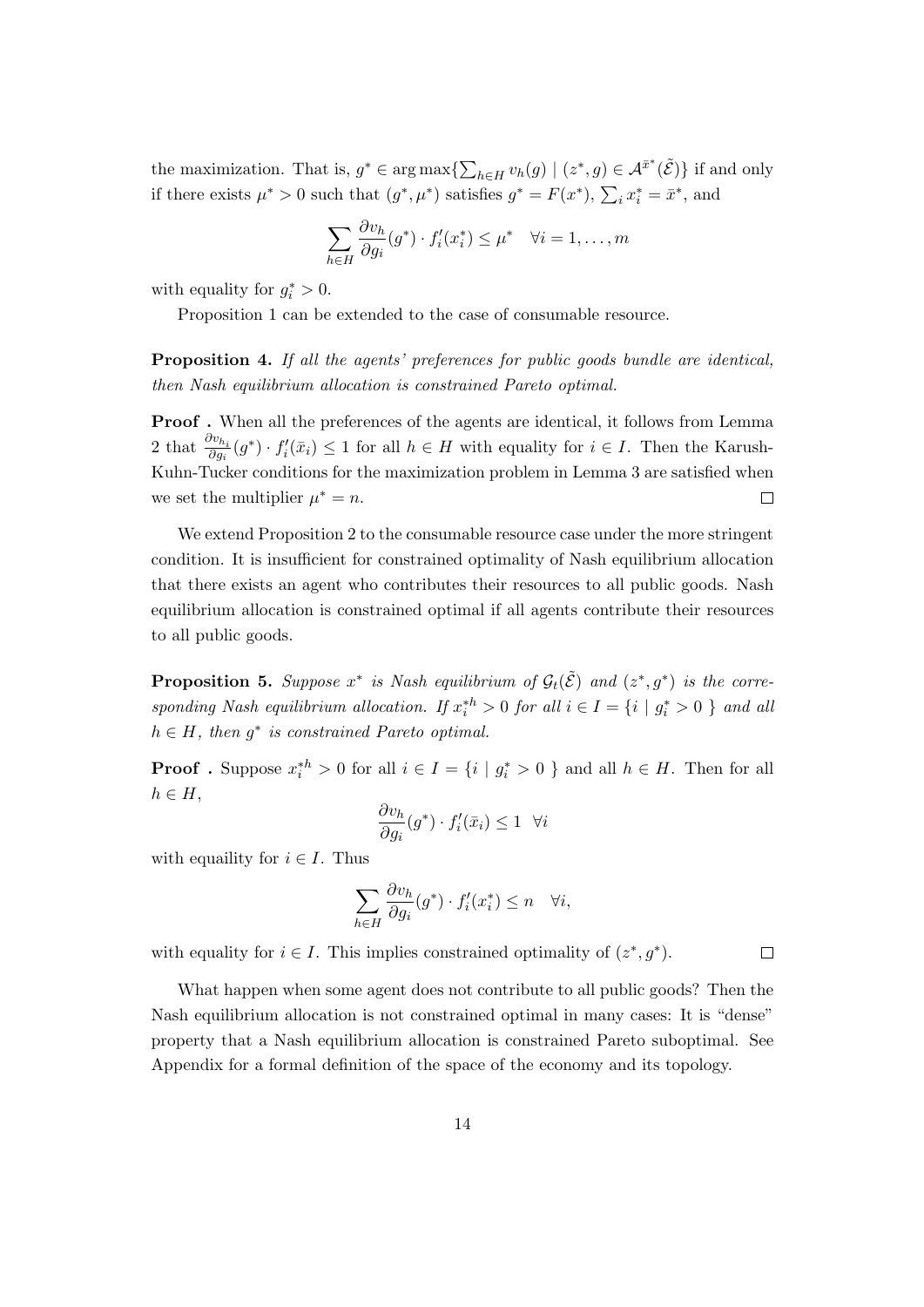**Proposition 6.** Let  $(z^*, g^*)$  be Nash equilibrium allocation in  $\tilde{\mathcal{E}}$  and  $\bar{x}^*$  be the aggregate inputs for  $g^*$ . Suppose that there exists  $h_i \in H$  such that  $\frac{\partial v_{h_i}}{\partial g_i}(g^*) \cdot f'_i(\bar{x}_i^*) < 1$ *for some*  $i \in I$  *and*  $|I| \geq 2$  *where*  $I := \{i | g_i^* > 0\}$ *. Then the set of the economy in which*  $(z^*, g^*)$  *is constrained Pareto suboptimal is dense in the space of the economy.* 

**Proof** . Suppose the Nash equilibrium allocation  $(z^*, g^*)$  is constrained Pareto optimal and  $\frac{\partial v_{h_i}}{\partial g_i}(g^*) \cdot f'_i(\bar{x}_i^*) < 1$  for some agent  $h_i$  and some  $i \in I$  in the economy  $\tilde{\mathcal{E}}$ . We will show that any sufficiently small perturbation of the utility function  $v_{h_i}$  makes  $(z^*,g^*)$  still Nash equilibrium allocation, but constrained suboptimal. We consider the following perturbation of  $v_{h_i}$ :

$$
v_{h_i}^{\varepsilon}(g) := v_{h_i}(g) + \varepsilon \cdot g_i \text{ for sufficiently small } \varepsilon > 0.
$$

Then  $\frac{\partial v_{h_i}^{\varepsilon}}{\partial g_i}(g) \neq \frac{\partial v_{h_i}}{\partial g_i}$  $\frac{\partial v_{h_i}}{\partial g_i}(g)$  and  $\frac{\partial v_{h_i}^{\varepsilon}}{\partial g_j}(g) = \frac{\partial v_{h_i}}{\partial g_j}(g)$  for  $j \neq i$ . It follows from  $\frac{\partial v_{h_i}^{\varepsilon}}{\partial g_i}(g^*)$ .  $f_i'(\bar{x}_i^*)$  < 1 for sufficiently small  $\varepsilon$  that  $(z^*, g^*)$  is a Nash equilibrium allocation under the perturbed utility  $v_{h_i}^{\varepsilon}$ . On the other hand, because  $(z^*, g^*)$  is constrained optimal under the unperturbed utilty  $v_{h_i}$ ,

$$
\sum_{h \in H} \frac{\partial v_h}{\partial g_i}(g^*) \cdot f'_i(x_i^*) = \sum_{h \in H} \frac{\partial v_h}{\partial g_j}(g^*) \cdot f'_j(x_j^*) \quad \text{for } j \in I, j \neq i.
$$

It follows from  $\frac{\partial v_{h_i}^{\varepsilon}}{\partial g_i}(g^*) \neq \frac{\partial v_{h_i}}{\partial g_i}$  $\frac{\partial v_{h_i}}{\partial g_i}(g^*)$  that  $(z^*, g^*)$  is not constrained Pareto optimal under the perturbed utility  $v_{h_i}^{\varepsilon}$ .  $\Box$ 

Next, we discuss implementability of constrained optimal allocation as Nash equilibrium allocation with transfer. We begin with extension of Theorem 2 to the consumable resource case. In similar to Theorem 2, necessary conditions for Nash equilibrium allocation in  $\tilde{\mathcal{E}}$  are also sufficient for Nash equilibrium with transfer. The proof strategy is similar to that of Theorem 3 in essence.

**Theorem 4.** Let  $(z^*, g^*)$  be a feasible allocation and  $\bar{x}^*$  be an input vector for  $g^*$ , *i.e.*,  $g^* = F(\bar{x}^*)$ . Then  $(z^*, g^*)$  is a Nash equilibrium allocation with transfer if and *only if*

- (i)  $\frac{\partial v_h}{\partial g_i}(g^*) \cdot f'_i(\bar{x}_i^*) \leq 1$  for all  $h \in H$  and all  $i = 1, ..., m$ ,
- $(iii)$  *for any*  $i ∈ I$  *there exists*  $h_i$  *such that*

$$
\frac{\partial v_{h_i}}{\partial g_i}(g^*) \cdot f'_i(\bar{x}_i^*) = 1
$$

*where*  $I := \{i | g_i^* > 0\}$ *.*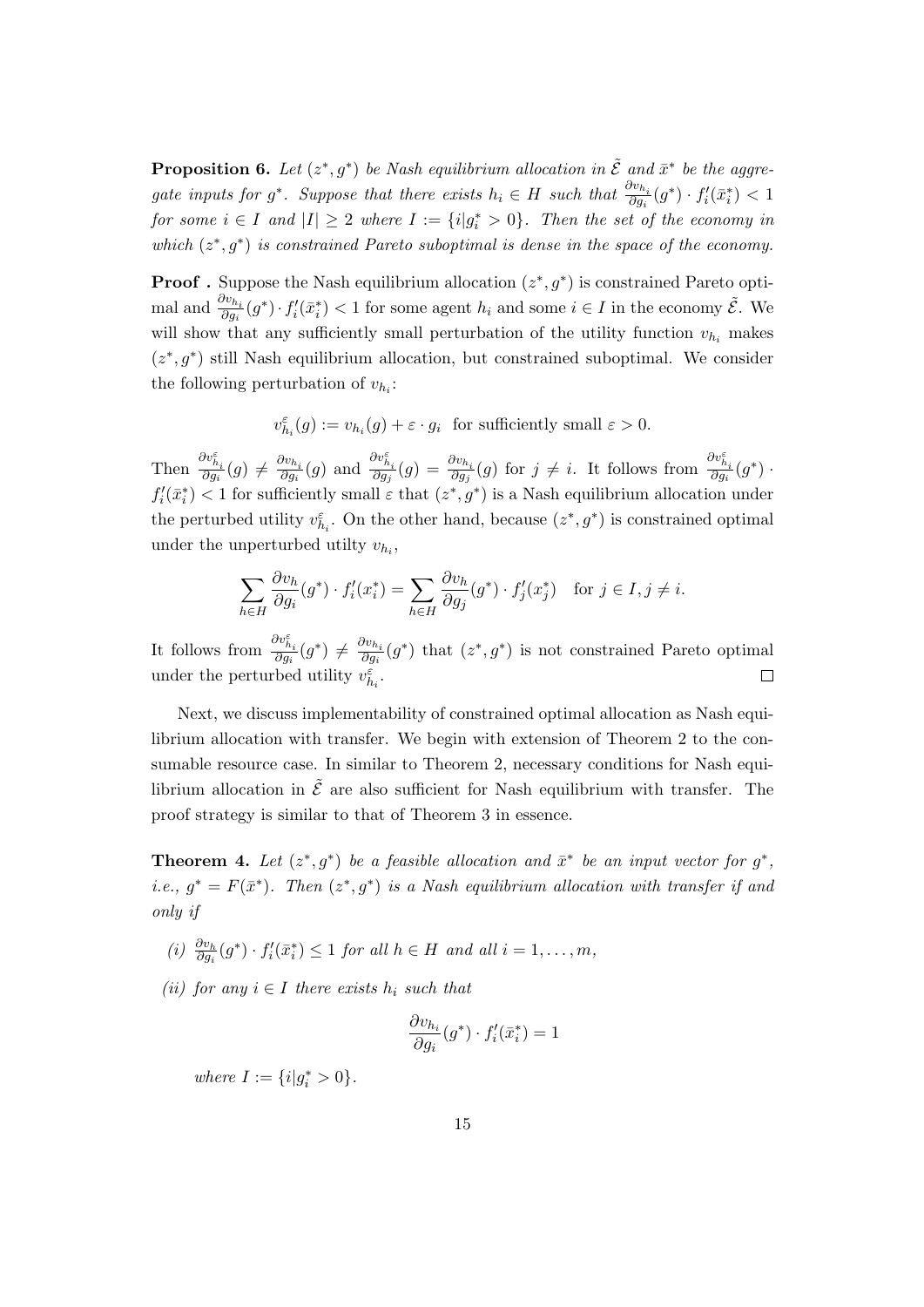**Proof** . ("if" part) We define the resource allocation vector  $t = (t_h)_{h \in H}$  as

$$
t_h = \begin{cases} z_h^* + \bar{x}_i^* & \text{if } h = h_i \text{ for some } i\\ z_h^* & \text{otherwise.} \end{cases}
$$

Construct a strategy profile  $(x^{*h})_{h \in H}$  in the following way:

$$
x_j^{*h} = \begin{cases} \bar{x}_i^* & \text{if } h = h_i \text{ and } j = i \\ 0 & \text{otherwise.} \end{cases}
$$

Then  $(x^{*h})_{h \in H}$  is Nash equilibrium of the extended public goods game whose outcome is  $(z^*, g^*)$ .

("only if" part) If  $\frac{\partial v_h}{\partial g_i}(g^*) \cdot f'_i(\bar{x}_i^*) > 1$  for some h and i, then  $z_h^*$  is not supported as a best reply. If  $\frac{\partial v_h}{\partial g_i}(g^*) \cdot f'_i(\bar{x}_i^*) < 1$  for any  $h \in H$  and some  $i \in I$ , then  $g_i^*$  is not supported as Nash equilibrium allocation.  $\Box$ 

In similar to Proposition 6, a constrained optimal allocation is not Nash equilibrium allocation with transfer in many cases.

**Proposition 7.** *The set of the economy in which a constrained Pareto optimal allocation is not Nash equilibrium allocation with transfer is dense in the space of the economy.*

**Proof** . Suppose the constrained optimal allocation  $(z^*, g^*)$  is Nash equilibrium allocation with transfer. Then we consider the perturbation of the production functions as follows: for sufficiently small  $\varepsilon_i > 0$ ,

$$
f_i^{\varepsilon}(x) := f_i(x) + \varepsilon_i \cdot x \quad \text{ for all } i \in I := \{i | g_i^* > 0\}.
$$

If we set  $(\varepsilon_i)_{i \in I}$  such that

$$
\frac{\varepsilon_i}{\varepsilon_j} = \frac{\sum_{h \in H} \frac{\partial v_h}{\partial g_j}(g^*) \cdot f'_j(x^*_j)}{\sum_{h \in H} \frac{\partial v_h}{\partial g_i}(g^*) \cdot f'_i(x^*_i)} \quad \forall i, j \in I,
$$

then

$$
\sum_{h \in H} \frac{\partial v_h}{\partial g_i}(g^*) \cdot f_i^{\varepsilon_i \prime}(x_i^*) = \sum_{h \in H} \frac{\partial v_h}{\partial g_j}(g^*) \cdot f_j^{\varepsilon_j \prime}(x_j^*) \quad \forall i, j \in I.
$$

Thus  $(z^*, g^*)$  is constrained Pareto optimal in the perturbed economy.

On the other hand, since  $(z^*, g^*)$  is also Nash equilibrium allocation with transfer, for any  $i \in I$ ,  $\frac{\partial v_h}{\partial q_i}$  $\frac{\partial v_h}{\partial g_i}(g^*) \cdot f'_i(x_i^*) = 1$  for some agents by Theorem 4. It follows from  $\varepsilon_i > 0$  that  $\frac{\partial v_h}{\partial g_i}(g^*) \cdot f_i^{\varepsilon_i'}(x_i^*) > 1$  for the agents. Thus  $(z^*, g^*)$  is not Nash equilibrium with transfer under the perturbation of production functions.  $\Box$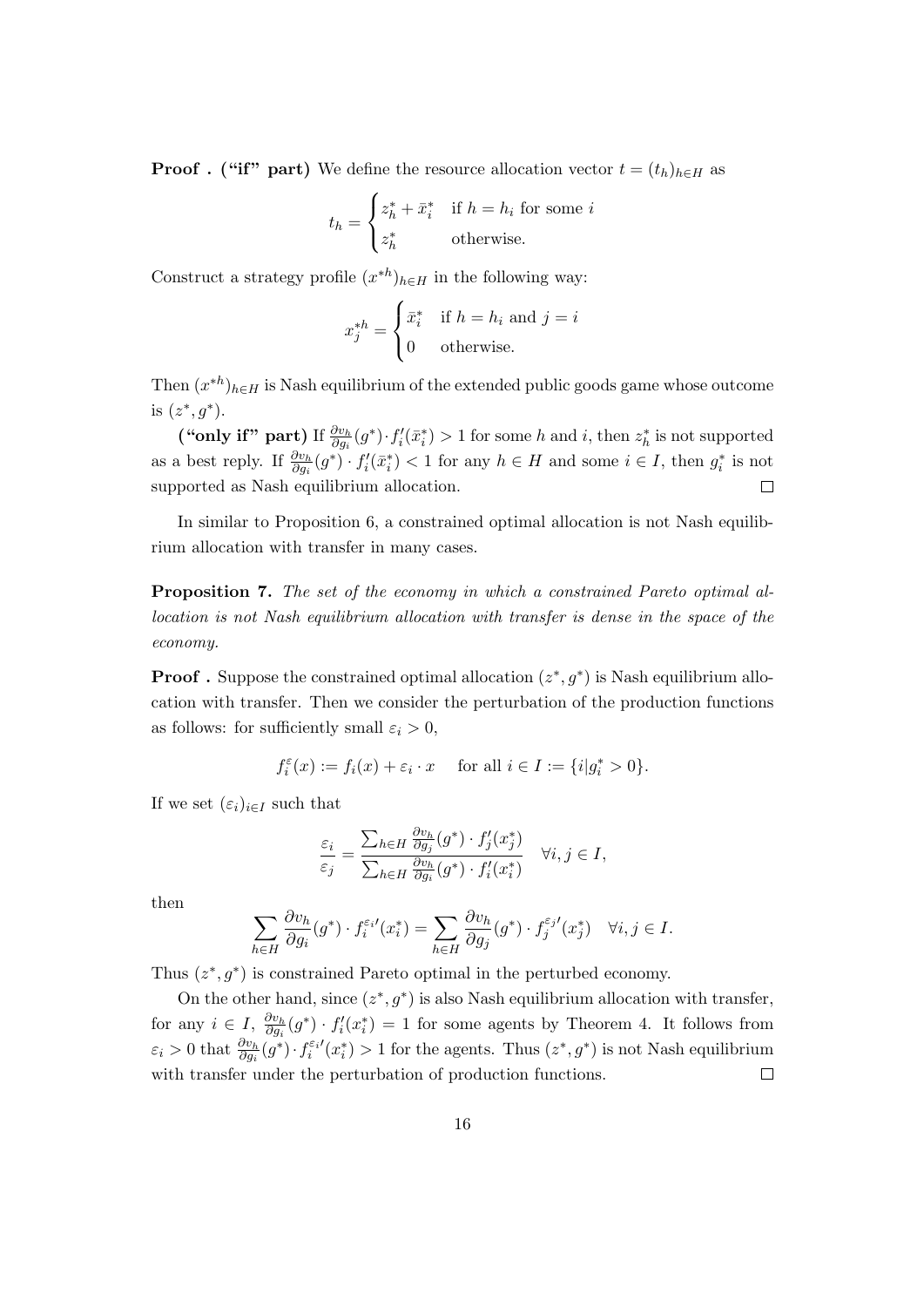### **8 Concluding Remarks**

We study Nash equilibrium allocations of voluntary contribution of non-consumable private resources in an economy with multiple public goods. We give us the several sufficient conditions for Nash equilibrium allocations to be Pareto optimal (the first welfare theorem). We provide us with also the necessary and sufficient condition for Pareto optimal allocations to be Nash equilibrium allocations with transfer (the second welfare theorem). We point out that both the first and the second welfare theorems always hold when all the agents' preferences for public goods bundle are identical, or the number of public goods is two (Proposition 1, 3 and Corollary 1). The economy with identical preferences or with two public goods may be a special case. We cannot assume these settings without loss of generality.

### **References**

- [1] Aumann, R. J., M. Kurz, and A. Neyman: "Voting for Public Goods," *Review of Economic Studies*, **50** (1983), 977-693.
- [2] Aumann, R. J., M. Kurz, and A. Neyman: "Power and Public Goods," *Journal of Economic Theory*, **42** (1987), 108-127.
- [3] Bergstrom, T, L. Blume, and H. Varian: "On the Private Provision of Public Goods," *Journal of Public Economics*, **29** (1986), 25-49.
- [4] Debreu, G.: *Theory of Value*, Yale University Press (1959).
- [5] Foley, D. : "Lindahl's Solution and the Core of an Economy with Public Goods," *Econometrica*, **38** (1970), 66-72.
- [6] Iritani, J., and S. Yamamoto: "Are Two Public Goods Too Many?" Kobe University Discussion Paper 0314 (2004)
- [7] Nakayama, M. : "Nash Equilibria and Pareto Optimal Income Redistribution," *Econometrica*, **48** (1980), 1257-63.